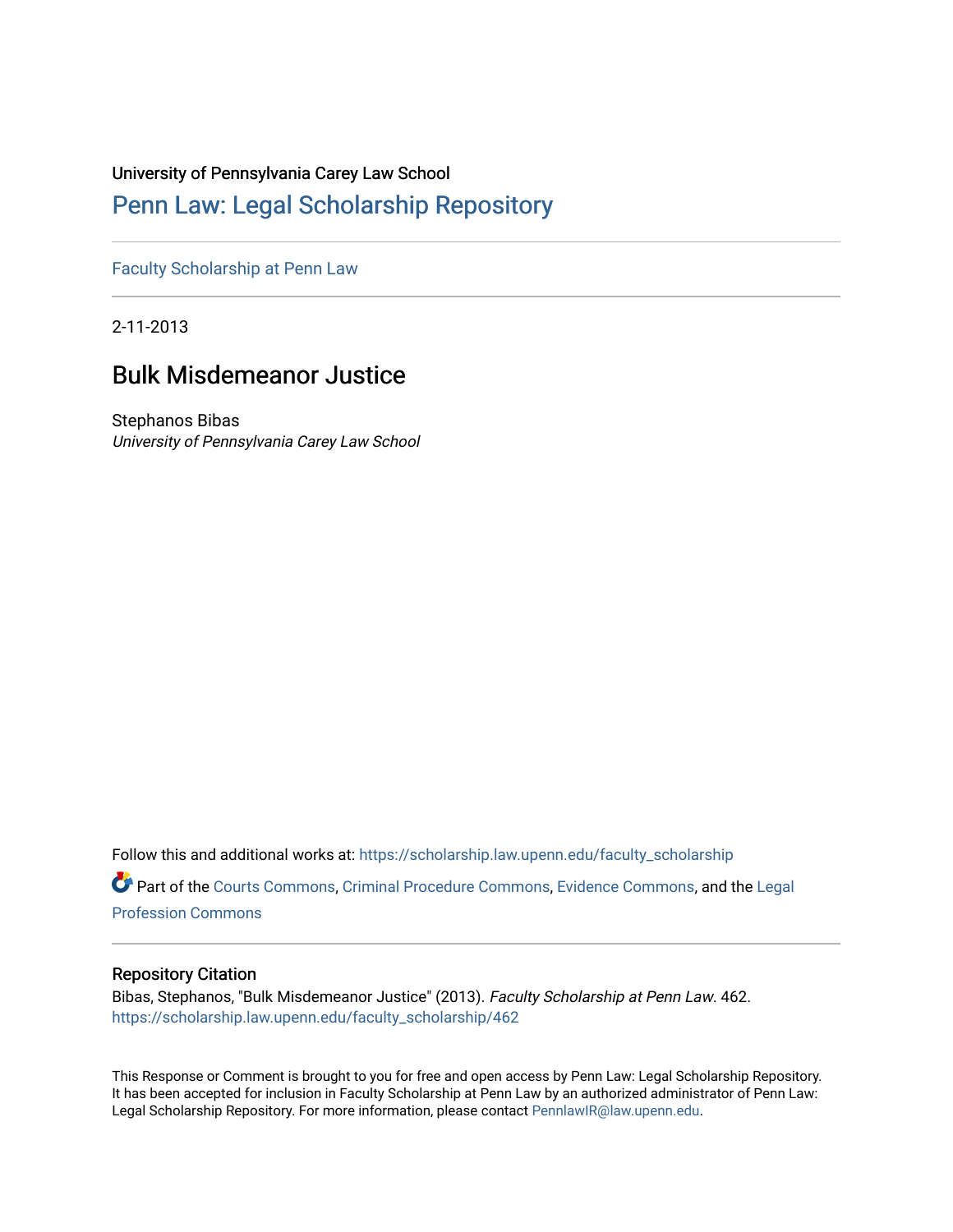# BULK MISDEMEANOR JUSTICE

#### STEPHANOS BIBAS\*

Alexandra Natapoff's article, *Misdemeanors*,<sup>1</sup> shines a much-needed spotlight on the mass production of criminal justice and injustice in millions of low-level cases. For many decades, academics have dwelt ad nauseam on the biggest, sexiest criminal cases, especially capital and other serious felonies such as murder and rape. Courts and commentators have spun out elaborate accounts of the precise procedural guarantees that should govern adversarial combat between prosecutors and appointed defense counsel in these cases. $<sup>2</sup>$  But, as I have argued elsewhere, in making</sup> rules for the small sliver of jury trials, judges and scholars have neglected the much larger world of plea bargaining.3

Natapoff draws on her experience in criminal defense to explore how far out of sync the ideal of adversarial due process is from the reality of cookie-cutter dispositions. She trenchantly explains how many low-level cases depend almost entirely on a police officer's word, with no meaningful prosecutorial screening or defense counsel testing, or even no defense counsel at all. And she highlights the costs of this assembly-line mechanical justice, not only in terms of wrongful convictions but also impacts on the poor, minorities, and public respect for the justice system.

The prime culprit in Natapoff's story is the hidden, informal discretion that police officers enjoy to arrest, charge, and effect convictions, abetted by prosecutors' and judges' abdication and defense counsel's absence or impotence. Given the magnitude of the problem, her proposed solutions are surprisingly half-hearted, ranging from raising evidentiary standards to appointing more and more effective lawyers to reducing punishments. In

 <sup>\*</sup> Professor of Law and Criminology and Director, Supreme Court Clinic, University of Pennsylvania.

 <sup>1.</sup> Alexandra Natapoff, *Misdemeanors*, 85 S. CAL. L. REV. 1313 (2012).

<sup>2</sup>*. E.g.*, Crawford v. Washington, 541 U.S. 36 (2004); Apprendi v. New Jersey, 530 U.S. 466 (2000).

 <sup>3.</sup> Stephanos Bibas, *Judicial Fact-Finding and Sentence Enhancements in a World of Guilty Pleas*, 110 YALE L.J. 1097, 1148–74 (2001).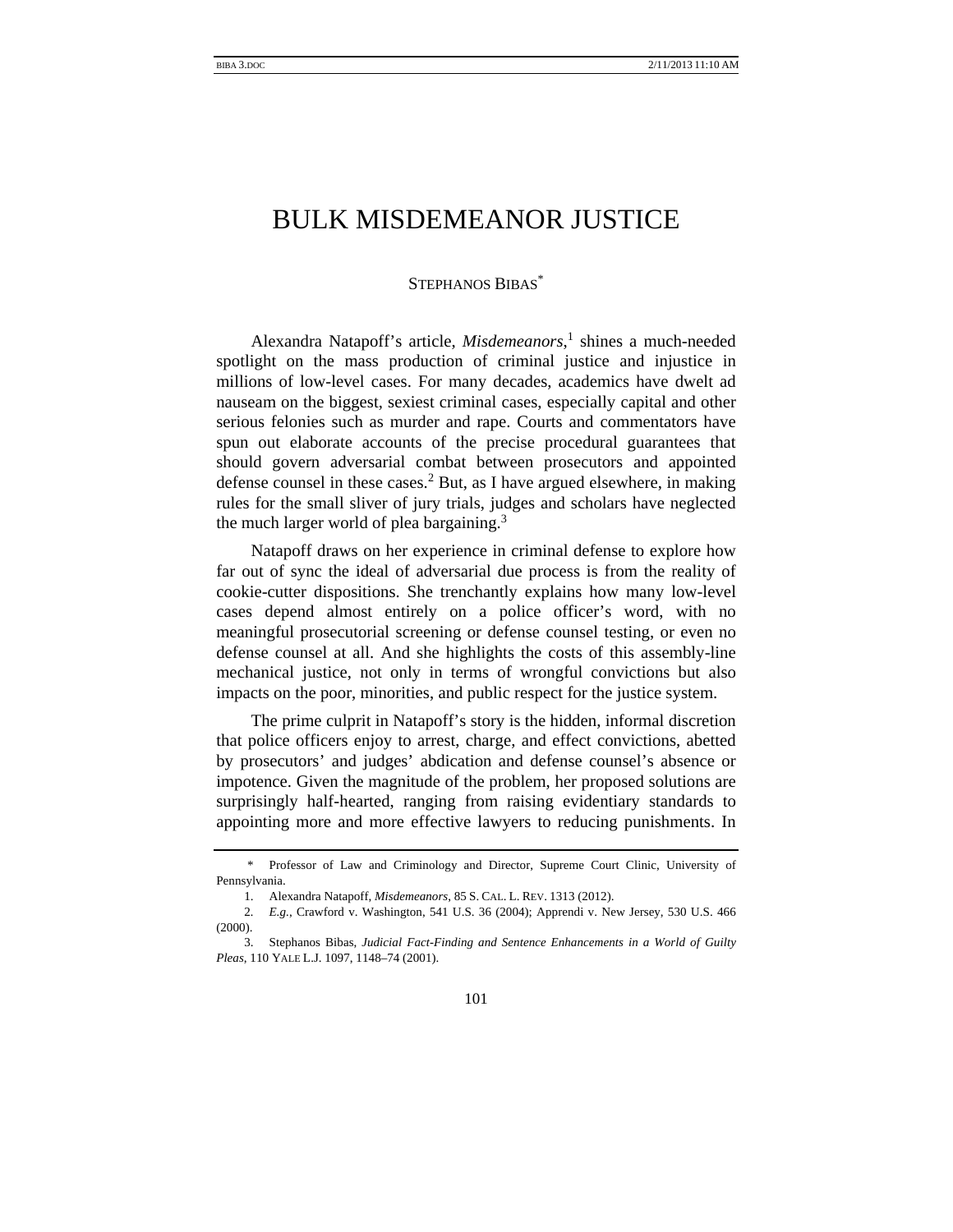#### 102 *SOUTHERN CALIFORNIA LAW REVIEW POSTSCRIPT* [Vol. 85PS:---

fairness, I should note that her reform proposals are not the heart of her article. But these efforts at doctrinal tinkering, I fear, mask the deeper structural problems that demand wholesale reforms.

Part I of this Response elaborates upon Natapoff's diagnosis of criminal justice's failings, showing that the problem's roots go all the way down to its professionalization and mechanization. Part II then offers tentative thoughts about what systemic change would be needed to pull these weeds up by the roots, a worthwhile ideal even though it is unlikely to happen any time soon.

### I. HIDDEN, UNCHECKED DISCRETION AND ARBITRARY **OUTCOMES**

In places, Natapoff suggests that race and poverty underlie the misdemeanor morass.4 Those factors certainly are bound up with why we police public disorder and similar quality-of-life offenses in the first place. And for decades, many criminal procedure scholars have remained stuck in the Warren Court mindset, viewing criminal procedure's job as combating racism among police and prosecutors. But it is fairer to say that poverty and race, though important, risk distracting attention from the deeper roots of the problem. Not one of the effects that she identifies depends upon imputing even a whiff of race or class bias. The shockingly low level of due process comes across as either the bureaucratic bungling of an overwhelmed machine or a rational, cheap way to stop overt crimes with spillover effects in disorderly neighborhoods.<sup>5</sup> Certainly, if rich white voters routinely had to endure this system, there would be much more outcry and pressure to reform. But that is a far cry from saying that the system arose because of racism. At most, it is a haphazard effort to use social control to stem societal problems of social disorder and decay. These are indeed legitimate problems that society must try to manage, and minorities and the poor are disproportionately the victims of social disorder as well as those accused of it.

Natapoff is also right to stress that completely hidden, unreviewable discretion threatens the rule of law. But the culprit is not discretion per se. (Indeed, she is of two minds about discretion, sometimes accusing police and prosecutors of not exercising it to decline cases and sometimes fearing

 <sup>4.</sup> Natapoff, *supra* note 2, at 1365–72.

 <sup>5.</sup> Bill Stuntz developed the latter explanation and critiqued that phenomenon in William J. Stuntz, *Race, Class, and Drugs*, 98 COLUM. L. REV. 1795 (1998).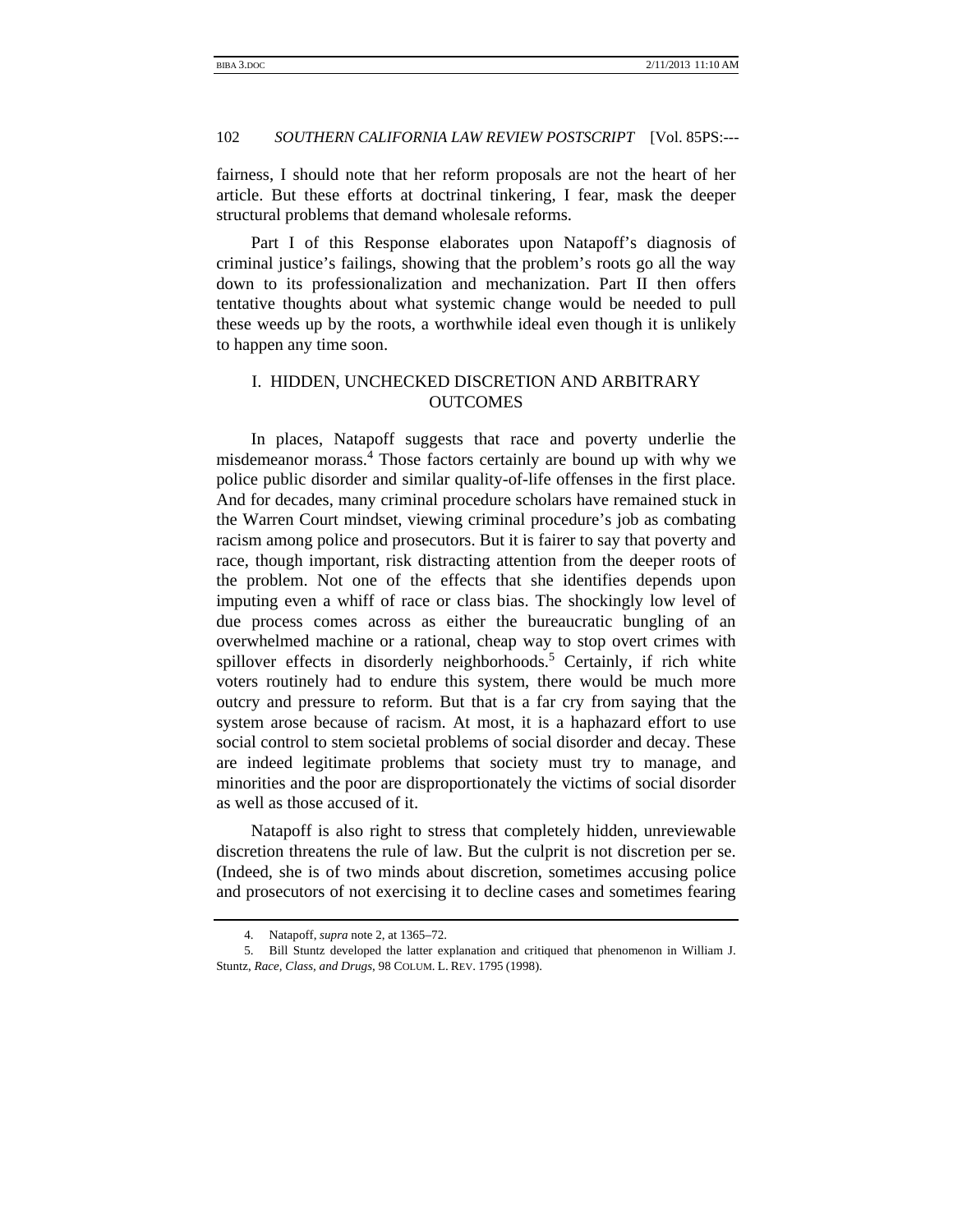#### 2012] *BULK MISDEMEANOR JUSTICE* 103

that exercising it exacerbates race and class effects.<sup>6</sup>) Some discretion is inevitable and indeed healthy, so that actors may tailor necessarily overbroad criminal statutes to factual, administrative, and moral guilt. More precisely, the problem is one of unchecked, unreviewable, and potentially idiosyncratic discretion. If there is a shared, public sense of what the rules are in practice and how they are to be enforced, then actors are accountable for administering them publicly and consistently. That would greatly ameliorate the problems of notice, discrimination, arbitrariness, and accountability.

There are doubtless people caught up in the system who are factually innocent, because the system is too stingy and speedy to probe their guilt. Though it is impossible to know, however, I am inclined to join Josh Bowers in thinking that the bigger problem is not factual but *moral* innocence. Lawyers are not bad at putting cases into particular legal boxes, and while police occasionally shade the truth I have a hard time believing that amounts to a large percentage of wrongful convictions. The bigger problem, as Bowers explains, is that jaded police and prosecutors know and care too little about sorting out which defendants deserve punishment from those who are technically guilty under overbroad criminal laws but normatively innocent.<sup>7</sup> In some ways, Natapoff's focus on factual inaccuracy could make matters worse. When police and prosecutors have had difficulty proving an element of crime A, they have persuaded legislatures to enact new, broader crime B to obviate proof of that element and facilitate plea bargains and convictions.<sup>8</sup> Thus, legislators could respond perversely to new procedural hurdles by broadening liability so that everybody is guilty of something! Of course, the Supreme Court refuses to limit pretextual stops and arrests, giving police free rein to use minor traffic or public-order offenses to arrest at will.<sup>9</sup>

Connected to this political dynamic is the mix of cases prosecuted. The expanding criminal procedural guarantees of the past half-century may have helped to push enforcement away from crimes with identifiable victims, which are harder to prove and depend on credibility, toward

 <sup>6.</sup> *See* Natapoff, *supra* note 1, at 1238–30, 1363–65,

 <sup>7.</sup> Josh Bowers, *Legal Guilt, Normative Innocence, and the Equitable Decision Not to Prosecute*, 110 COLUM. L. REV. 1655, 1689–92 (2010).

 <sup>8.</sup> William J. Stuntz, *The Pathological Politics of Criminal Law*, 100 MICH. L. REV. 505, 519, 531 (2001).

 <sup>9.</sup> Atwater v. Lago Vista, 532 U.S. 318, 354–55 (2001) (authorizing warrantless arrests for fineonly misdemeanors); Whren v. United States, 517 U.S. 806, 813 (1996) (holding that the Fourth Amendment requires only proof of objective probable cause, as "[s]ubjective intentions play no role in ordinary, probable-cause Fourth Amendment analysis").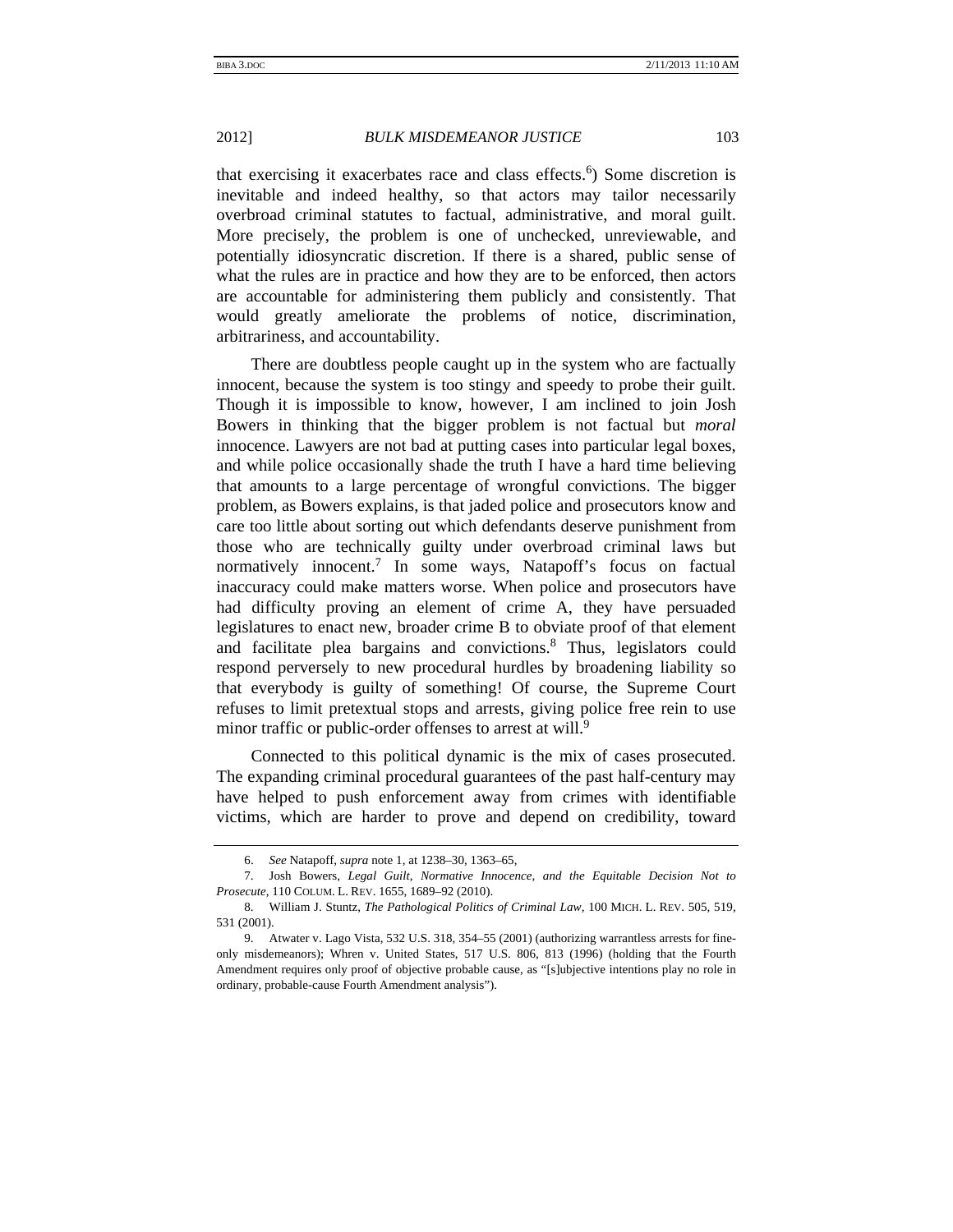### 104 *SOUTHERN CALIFORNIA LAW REVIEW POSTSCRIPT* [Vol. 85PS:---

public-order offenses, which are easier as police officers suffice as credible witnesses. That shift may perversely have made the system less accurate, particularly to the extent that police face little meaningful review. Maybe, instead of making it harder to prosecute police-witness crimes, we need to make it easier to prosecute victim-centric crimes, in part because there is less automatic deference to and crediting of their accounts.10 That is not to say that victim control is superior to professional control, but the choice is not binary. It is to say that having more actors involved leads naturally to more checks and balances, while delegating everything to police officers undercuts those checks.

The bigger story here, as I argue in a new book, is the downside of professionalization.<sup>11</sup> Today, victims, ordinary citizens, and even defendants themselves are shut out of the system. Police arrest, effectively charge, and stand ready to testify; prosecutors move cases along, often with defense counsel's complicity; and judges rubber-stamp standard bargains. Natapoff suggests that adding more and more effective defense counsel would help, $^{12}$  but her own description of their actual performance belies that hope. Underfunding is chronic and intractable, and it is politically unrealistic to hope for massive budget increases or across-the-board decriminalization. Solutions must instead look for ways to simplify the system and make it more transparent and accountable, to stop the criminal justice machine from running away from us on auto-pilot.

## II. LESS ADVERSARIAL COMBAT, MORE TRANSPARENCY AND ACCOUNTABILITY

Instead of hoping for an adversarial nirvana with limitless time, money, and experienced counsel and support staff, we should make criminal justice less reliant on counsel in the first place. Colonial criminal justice was simple and commonsensical enough that victims and defendants could navigate it pro se. The dominance of lawyers grew hand-in-hand with exponentially more complex rules of law, procedure, and evidence.<sup>13</sup> Thus, half a century ago, *Gideon v. Wainwright* recognized that, in felony cases,

 <sup>10.</sup> In that vein, *Crawford v. Washington*, 541 U.S. 36 (2004), by making it harder to base prosecutions on victims' second-hand accounts, may have perversely pushed enforcement towards cases relying on police witnesses, who as a formal matter are subject to cross-examination but as a practical matter may benefit from too much deference.

<sup>11</sup>*. See generally* STEPHANOS BIBAS, THE MACHINERY OF CRIMINAL JUSTICE (2012).

 <sup>12.</sup> Natapoff, *supra* note 1, at 1340–43.

<sup>13</sup>*.* BIBAS, *supra* note 11, at 1–6, 15–20.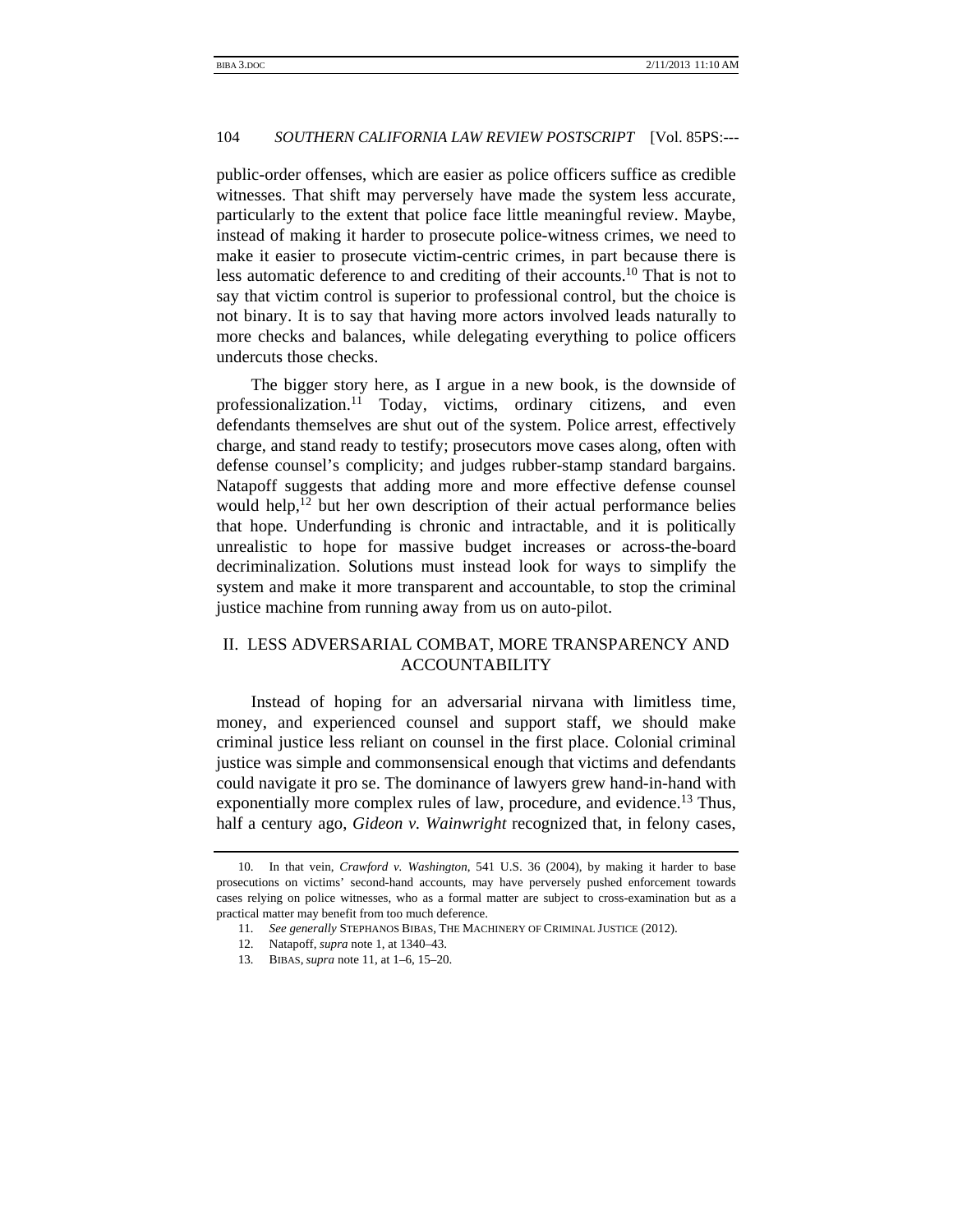### 2012] *BULK MISDEMEANOR JUSTICE* 105

"lawyers in criminal courts are necessities, not luxuries."14 In felony cases, that complexity may be inevitable and to some extent desirable, given the elaborate procedures and instructions with which courts have encrusted jury trials. But for misdemeanor cases, which usually lack juries, it is still possible to step back. Judges could apply the rules of evidence in bench trials very loosely or not at all, at least as to pro se litigants. They could also employ alternatives to money bail much more freely in misdemeanor cases, to keep pretrial detention from coercing pleas by innocent defendants. Legislatures could streamline technical elements and defenses and phrase them in common-sense terms. They could also relax unauthorized practice of law rules, to allow lower-priced paralegals and social workers to offer representation. Court clerks could offer instructions and advice to pro se litigants, as could internet tutorials and consultations.<sup>15</sup>

More fundamentally, we could move away from the adversarial system entirely, at least for cases involving no jail time.<sup>16</sup> In many countries, inquisitorial procedures charge judges with proactively ferreting out the truth, instead of leaving the evidence and argument to bubble up from adversarial combat. Particularly given the chronic absence or ineffectiveness of defense counsel, reducing the need for defense counsel seems more feasible than massively increasing the funding and supply of lawyers. Needless to say, judges would have to reconceive their roles and receive special training. But they could take the testimony of the officer, victim, and defendant on the spot or within a few days, instead of letting misdemeanants languish in jail for months, saving counties and states a great deal of money.17 One might even ban lawyers on both sides, leaving prosecution to victims, court clerks, or police officers, to level the playing field. Doing so would require teaching judges to view it as their job to ferret out exculpatory evidence and probe weaknesses in the evidence themselves. Though the shift would be radical, it would be feasible and cheaper.

 <sup>14.</sup> Gideon v. Wainwright, 372 U.S. 335, 344 (1963).

 <sup>15.</sup> My coauthor and I explore many of these suggestions in the context of civil cases in Benjamin H. Barton & Stephanos Bibas, *Triaging Appointed-Counsel Funding and Pro Se Access to Justice*, 160 U. PA. L. REV. 967, 987–89, 994 (2012).

 <sup>16.</sup> The Supreme Court interprets the Sixth Amendment to require appointed defense counsel before any criminal conviction imposes a sentence of imprisonment or even a suspended sentence that may result in imprisonment. Alabama v. Shelton, 535 U.S. 654, 658, 674 (2002); Scott v. Illinois, 440 U.S. 367, 373–74 (1979). In addition, the Sixth Amendment guarantees a jury trial before imposition of any sentence exceeding six months' imprisonment. Baldwin v. New York, 399 U.S. 66, 69 (1970).

<sup>17</sup>*. See generally* MALCOLM M . FEELEY, THE PROCESS IS THE PUNISHMENT: HANDLING CASES IN A LOWER CRIMINAL COURT (paperback ed. 1992).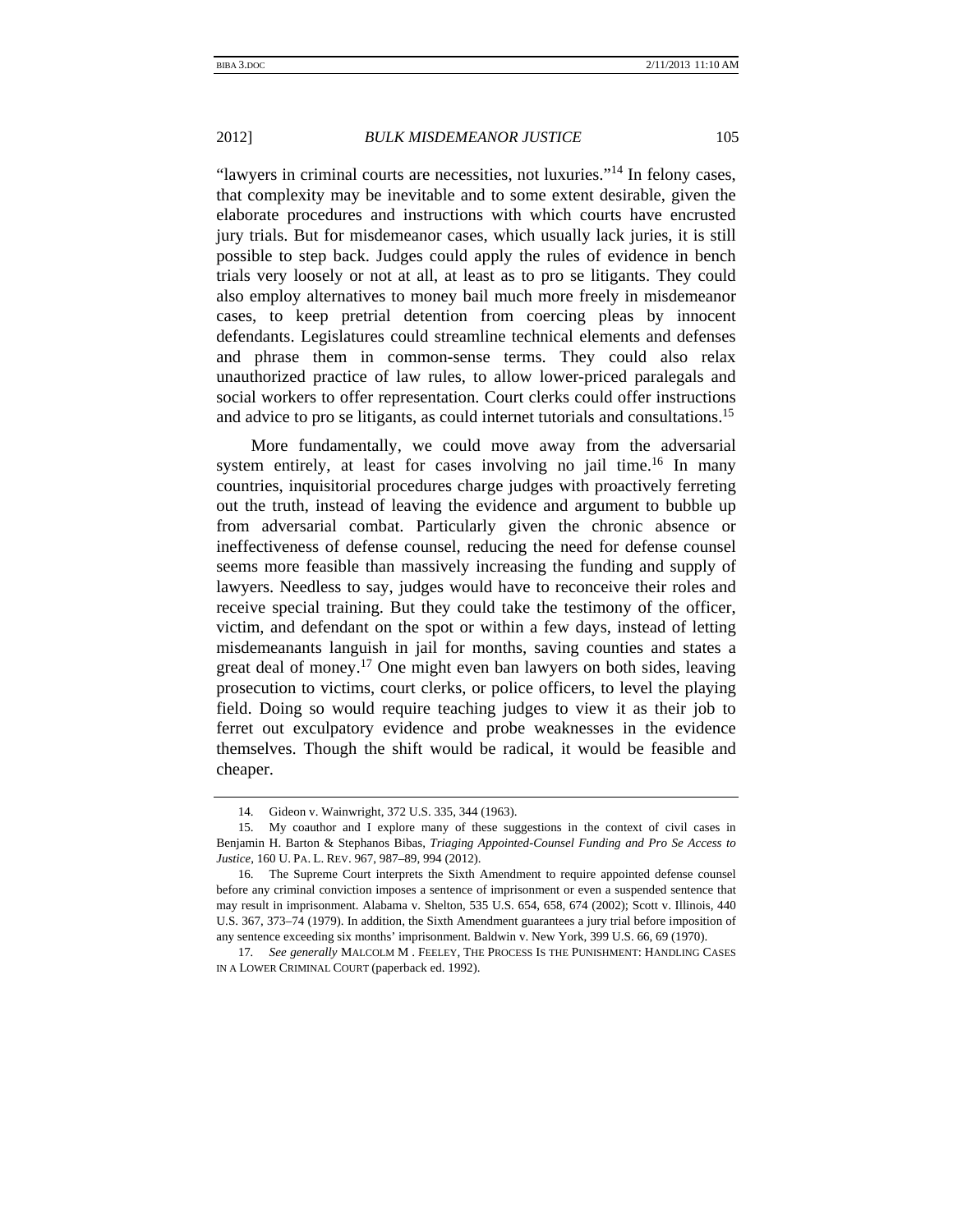#### 106 *SOUTHERN CALIFORNIA LAW REVIEW POSTSCRIPT* [Vol. 85PS:---

The other systemic changes would be to make the entire system more transparent and accountable. Natapoff sometimes intimates that we need to demand better procedure or evidence in each case.<sup>18</sup> But that would be next to impossible to police. It would be better to adopt stronger policies to safeguard and regulate categories of cases before they even land in court, by opening up enforcement and charging policies and discretion, as I explain below. Solutions have to involve better input and more oversight, at least at the wholesale level, by a greater range of actors. Though it may be impractical to ensure full-blown trials in such cases, there might be ways to divert enforcement and charging practices away from the most problematic kinds of cases.

For instance, police departments might use administrative rulemaking to specify what kinds and durations of loitering in what areas will qualify as loitering or disorderly conduct, and prosecutors might experiment with doing the same with their charging and plea-bargaining policies for qualityof-life offenses. Community-policing meetings, or even online input aggregated through a wiki site, could drive enforcement away from cases that depend exclusively on police witnesses towards those where neighborhood watch patrollers or residents had complained. Likewise, community prosecution could rank truly victimless cases far lower. Police could also experiment with video and audio recording of citizen encounters to obviate factual disputes and shading the truth. And more citizen review boards could monitor police stops and arrests. Police departments could then use pay and promotion incentives to discipline officers with large numbers of unjustified stops and arrests and to reward those with justified arrests, not just large numbers of them.

Police and prosecutors could also do a better job of gathering and publishing data on their arrests, charges, and convictions for particular types of crimes, alongside the costs of prosecuting those crimes. The goal would be to get voters and the media to compare the cost of traditional prosecution with that of alternatives. In that vein, I think that Natapoff appears to lament some enforcement that she should consider praising. As Tracey Meares and Dan Kahan have argued, anti-gang injunctions and similar proactive, public-order policing measures can substitute for more reactive approaches such as waiting until a major drug crime or shooting occurs and then reacting to it with overwhelming force and lengthy sentences.<sup>19</sup> Spending extra dollars on policing is cheaper, less punitive,

 <sup>18.</sup> *See, e.g.*, Natapoff, *supra* note 1, at 1372–74.

 <sup>19.</sup> Tracey L. Meares & Dan M. Kahan, *The Wages of Antiquated Procedural Thinking: A Critique of* Chicago v. Morales, 1998 U. Chi. Legal F. 197, 213.